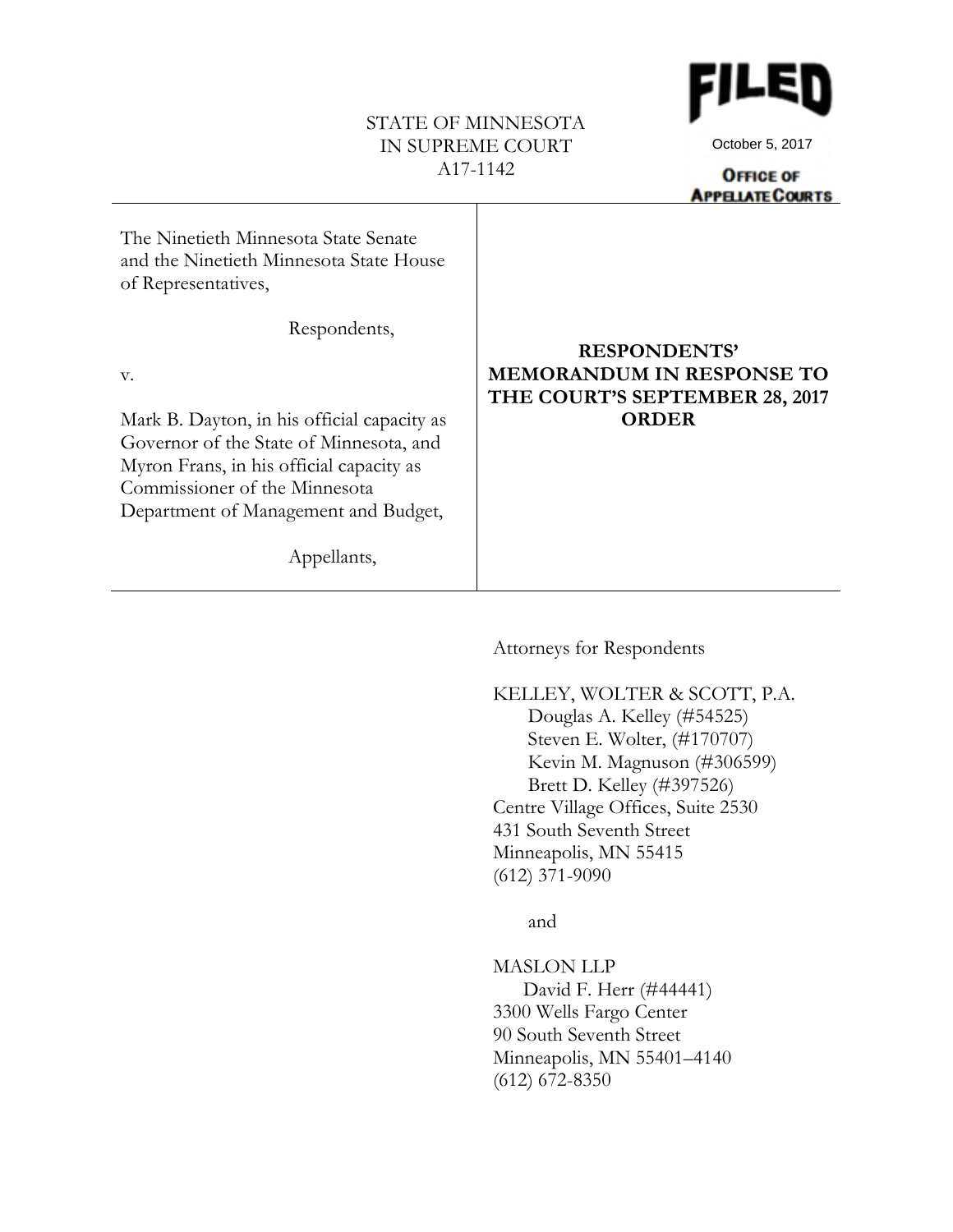## **INTRODUCTION**

The Court asked the parties to identify all funds that the Legislature may use to survive without appropriations for the remainder of the 2018–2019 fiscal biennium, and the legal authority for such use. There are two sources of funding the Legislature may use: the House and Senate carryforward funds, and funds appropriated to the Legislative Coordinating Commission ("LCC"). The use of these funds lies solely within the discretion of the Legislature, and no branch may force the Legislature, directly or indirectly, to exercise that discretion. *State ex rel. Birkeland v. Christianson*, 229 N.W. 313, 314 (Minn. 1930); MINN. CONST. art. III,  $\langle$  1.

Contrary to the Governor's public assertions, the Legislature has been candid with this Court and the district court about funding available to support the operation of the House and Senate. The existence of the LCC funds is not news to the Governor or the courts. The Governor has argued throughout this case that his line-item vetoes were constitutional because the Legislature can access LCC funds. *See ROA 19 at 2, 4, Ex. B (Governor's Answer)*; *ROA 21 at 4, 16*; *Apps.' Statement of the Case 5 n.1, July 24, 2017*; *Apps.' Brief 5 n.4*, *July 28, 2017*; *Apps.' Informal Mem. 9 n.2, Sept. 15, 2017*. The district court rejected this argument, and ultimately concluded that the elimination of the Legislature's appropriations prevented the Legislature from performing its constitutionally-mandated duties. *Add. 15 n.4*.

In the parties' September 18, 2017 statements about legislative finances, the Governor agreed with the Legislature that the Senate would cease functioning on December 1, 2017, and the House on February 1, 2018. The Governor indisputably knew about the existence of the LCC funds then and omitted it from his statement. The Legislature did not conceal the LCC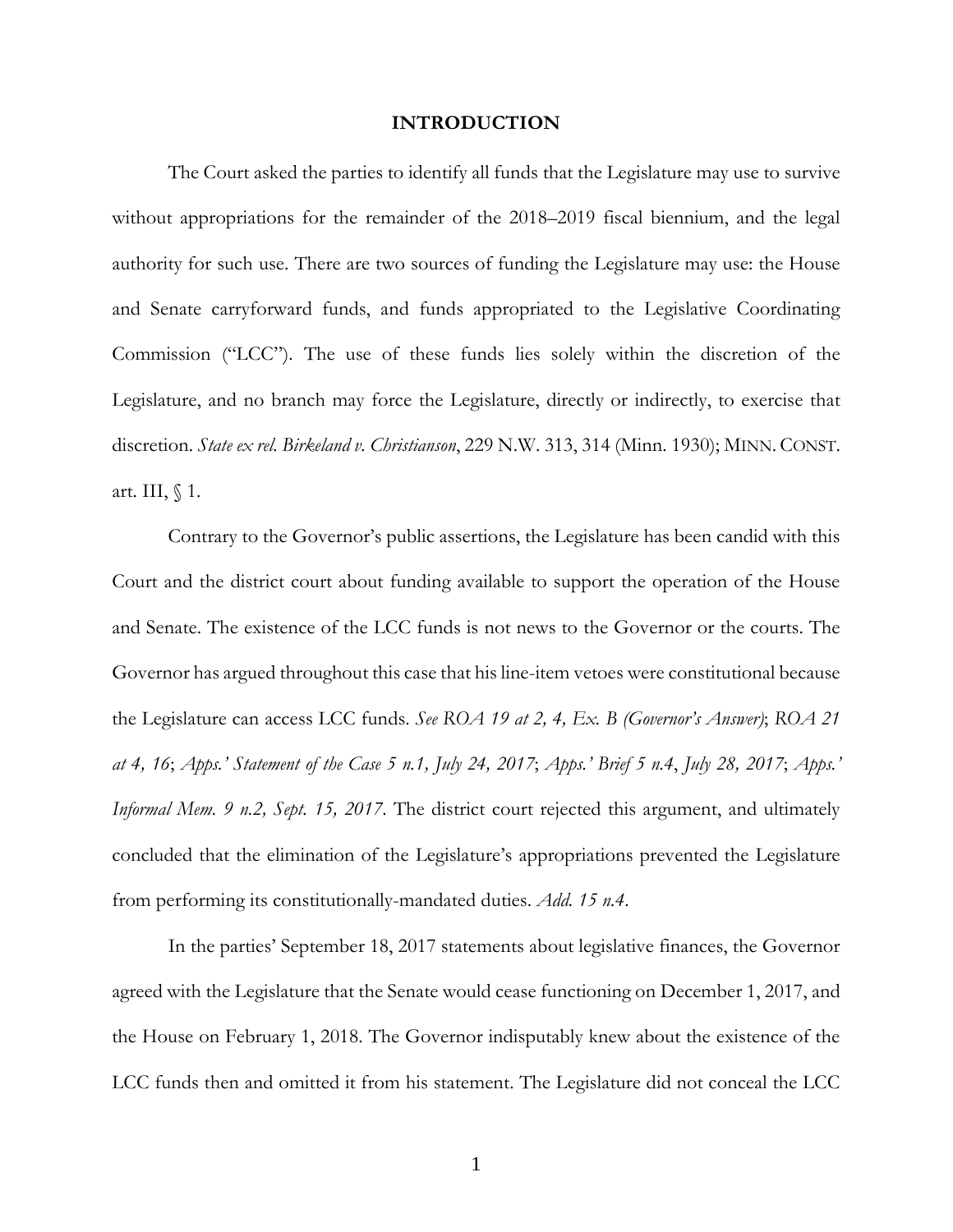funds and it is false for the Governor to claim otherwise. The only proper funding available to support House and Senate operations are their respective appropriations. The Governor used his line-item veto power to eliminate the Legislature's operational budget. The Governor now demands that the Legislature exhaust all its carryforwards and all of the funding for the LCC.

The Governor attempts to shift the blame for his actions to the victims. The Governor intentionally eliminated the funding for both the House and Senate for the entire 2018–2019 fiscal biennium. He intentionally did not eliminate the funding for the LCC. His stated aim was to coerce the Legislature into bending to his will by threatening their existence as a functioning body. Now, the Governor contends the House and Senate should ignore the appropriations process and victimize the very agencies he allowed to be funded. The Governor now suggests that the LCC voluntarily join the Legislature in plotting its own demise.

The Governor also argues that his line-item vetoes did not harm the Legislature because the Legislature had access to temporary injunction funding from July 1 to October 1, 2017. The premise underlying the Governor's argument is false. The district court's judgment unambiguously restored these appropriations to the Omnibus State Government Appropriations bill. That judgment was not stayed. The appropriations to the Legislature for the 2018–2019 fiscal biennium therefore passed into law and became effective July 1, 2017. The Governor and Commissioner Frans have simply decided to ignore the authority and judgment of the district court.<sup>[1](#page-2-0)</sup>

 $\overline{a}$ 

<span id="page-2-0"></span><sup>1</sup> On July 31, 2017, the parties stipulated to defer litigation over the interpretation of the district court's judgment on Count I until after October 1, 2017. *ROA 41 ¶1*. The parties agreed to continue funding at a fractional rate of the 2017 appropriations to the House and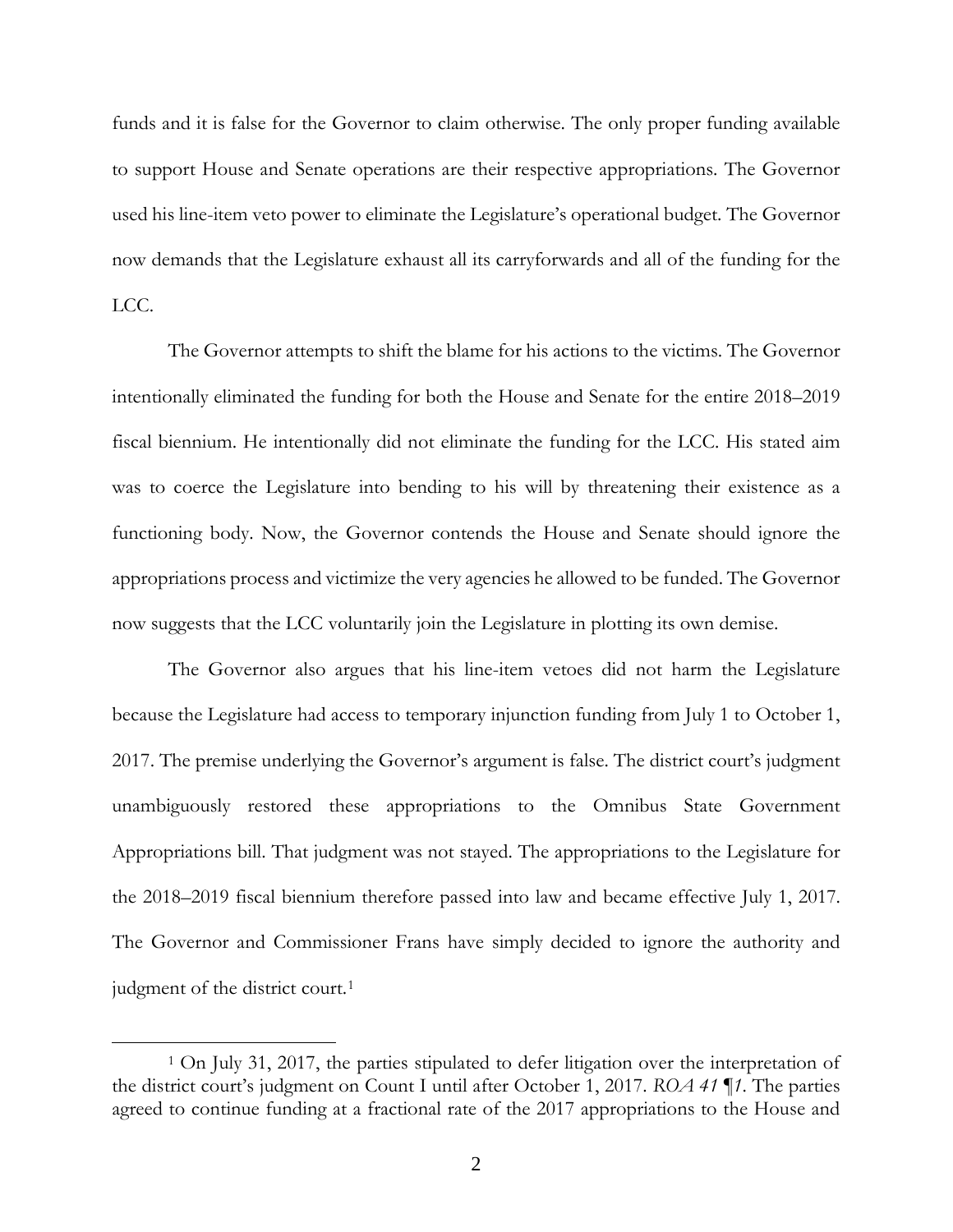## **DISCUSSION**

## **I. THE HOUSE AND SENATE CARRYFORWARDS.**

The amount of carryforward funds available to the House and Senate as of September 1, 2017, is undisputed: the House had \$10,681,438.14, and the Senate had \$5,582,050.[2](#page-3-0) The House and Senate may, in their discretion, use their carryforward funds only for the purposes listed in Minnesota Statutes, section 16A.281.

#### **II. THE LCC APPROPRIATIONS AND CARRYFORWARD.**

 $\overline{a}$ 

## **A. Background on the LCC that May Be Helpful to the Court.**

The LCC was established "to coordinate the legislative activities of the senate and house of representatives." Minn. Stat. § 3.303, subd. 1. Six senators and six House members comprise the LCC. *Id*. at subd. 2. Eight members of the LCC are from the majority party (four from both the House and Senate), and four members are from the minority party (two from both the House and Senate). *Id*.

The LCC oversees legislative agencies that perform services supporting House and Senate operations. These agencies include the Revisor of Statutes, the Legislative Auditor, and the Legislative Reference Library, which provide essential services to the state. For example, the Revisor publishes the statutes, and drafts and publishes administrative rules. The Legislative Auditor conducts oversight of executive branch agency activities, and prepares

Senate until October 1, 2017. *ROA 41 ¶2*. The stipulation has since expired. The district court's judgment remains in full effect.

<span id="page-3-0"></span><sup>2</sup> The parties previously reported that the Senate had \$6,004,325.94 in carryforward funds as of September 1, 2017. MMB has since adjusted that amount downward. The Senate does not currently have enough information to dispute this adjustment.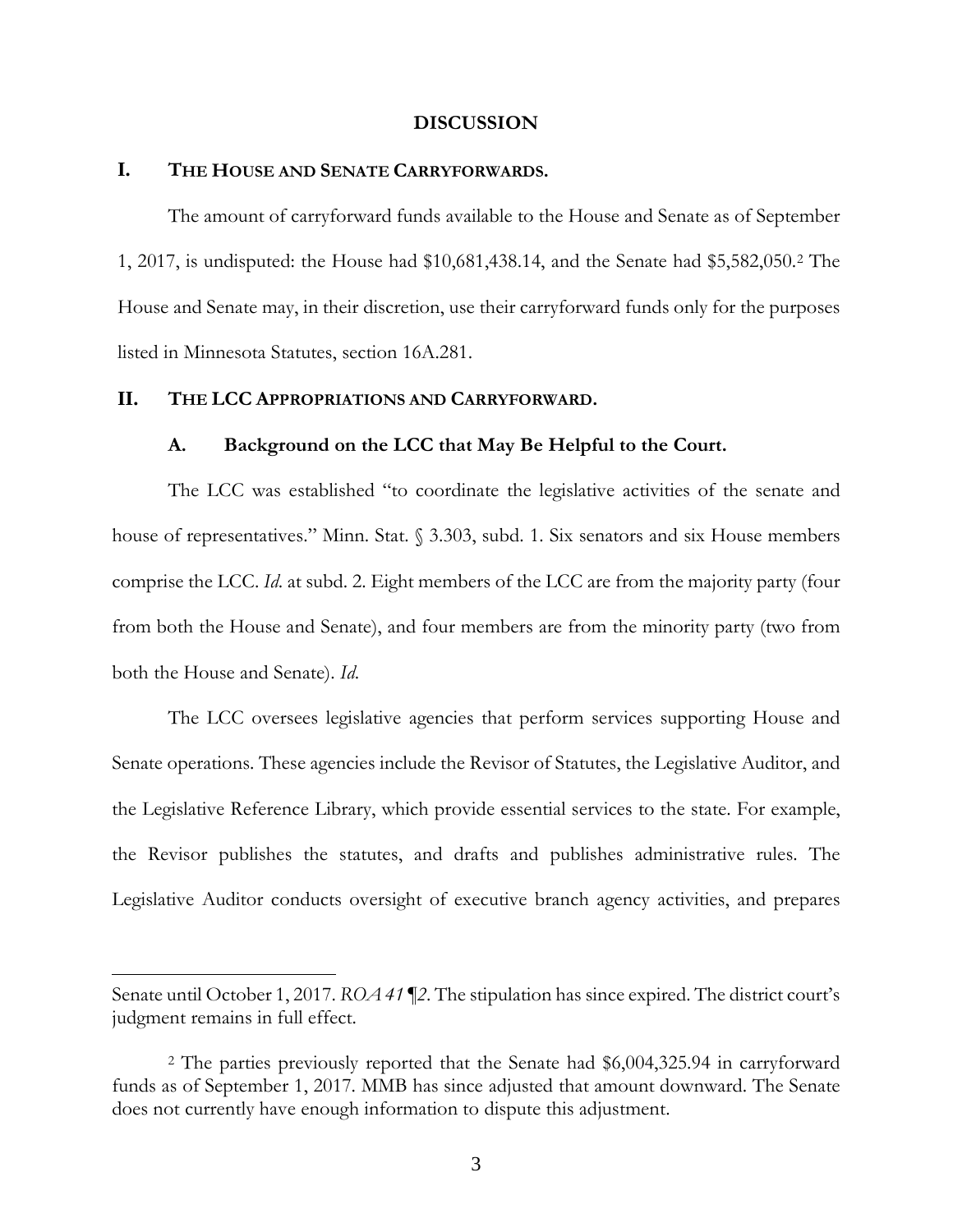comprehensive annual financial reports (audits) for all of state government. The Legislative Auditor's functions are critical to the Legislature's oversight of the executive branch, which is an essential component of the checks and balances system of government provided under the Minnesota Constitution. Some of these agencies have full-time staff while other agencies receive administrative support from LCC's central staff. The LCC central staff assists those legislative agencies with organizing and noticing their meetings; preparing meeting agendas; preparing meeting materials; advising the agencies about their statutory duties and report deadlines; doing research as requested by the agency; attending to the recording of the meetings; and preparing the meeting minutes.

The LCC also has many duties prescribed by statute, including but not limited to the following:

- Rule review upon request. Minn. Stat.  $\mathcal{S}\$  3.305, subd. 8; 3.843.
- Oversight of joint legislative studies. Minn. Stat. § 3.305, subd. 9.
- Redistricting: Upon enactment of a redistricting plan for the Legislature or Congress, the LCC must deposit the plan with the secretary of state. Minn. Stat. § 2.91. The LCC receives notice about corrections to redistricting plans. *Id*.
- Employment policy: The LCC adopts plans for sick leave and annual leave for the employees of the Legislature and of legislative committees and commissions. Minn. Stat. § 3.095.
- Rulemaking duties: The LCC may hold public hearings to investigate complaints with respect to rules. Minn. Stat.  $\S$  3.841–3.843.
- Reviewing and providing interim approval of collective bargaining agreements and compensation plans for state employees. Minn. Stat. § 3.855.

The LCC performs additional functions supporting the Legislature, such as contracting

for services; maintaining a website that displays how funds from the Legacy Amendment and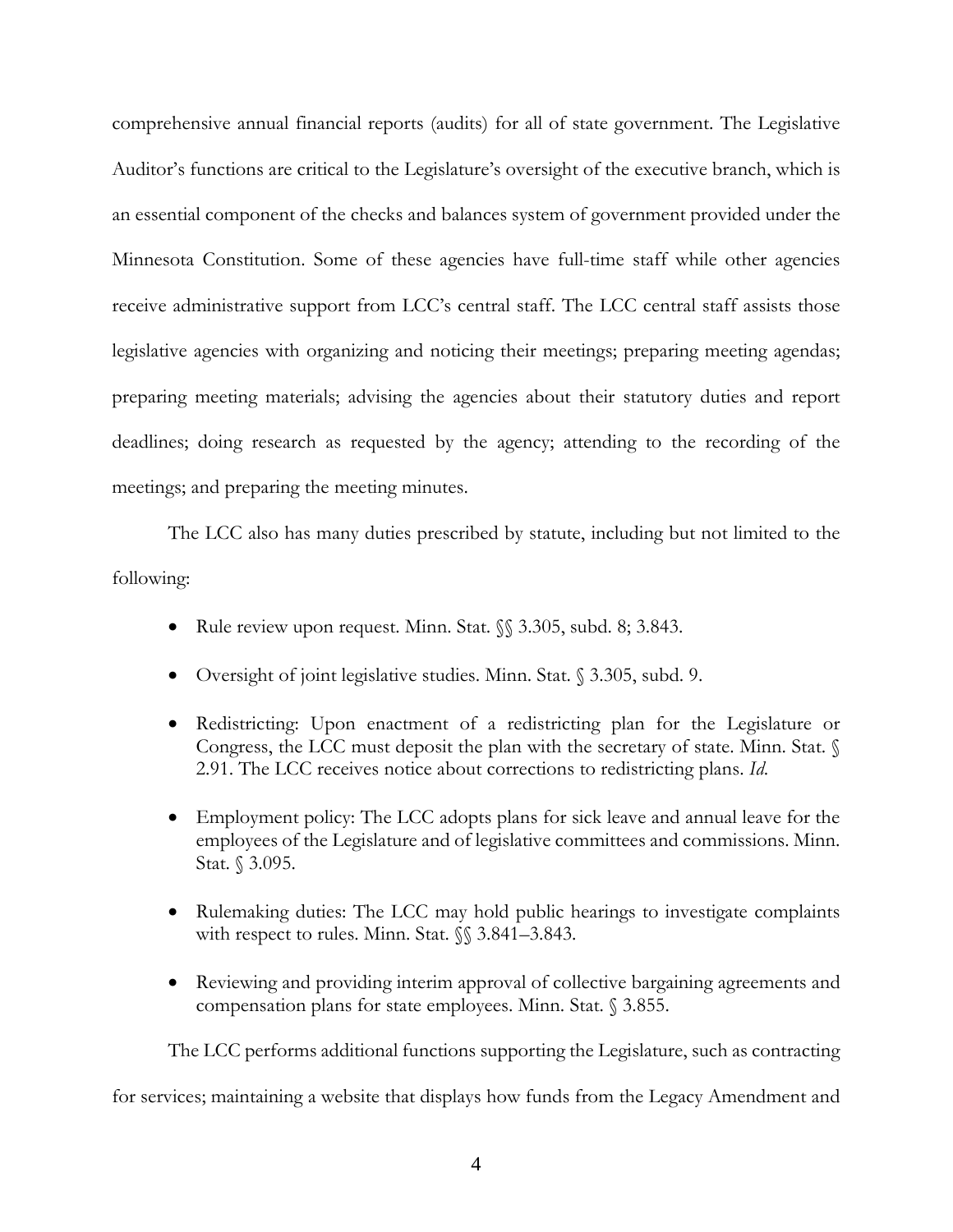the Environment and Natural Resources Trust Fund are being used; and facilitating visits by international and state delegations to the Legislature. In sum, the LCC provides critical support and services to the Legislature and Minnesotans.

## **B. The LCC Has Five Categories of Unspent Money.**

The LCC has five categories of unspent money that the Legislature may, in its discretion, access: (1) the carryforward of general fund appropriations (monies appropriated for fiscal years prior to 2017 that have not been spent); (2) the fiscal year 2018 general fund appropriation; (3) the fiscal year 2019 general fund appropriation; (4) appropriations from statutory, non-general funds; and (5) appropriations from constitutionally dedicated nongeneral funds. The amounts of each of these potentially available sources and the legal authority for their use are discussed below.

## **1. The LCC carryforward funds.**

 $\overline{a}$ 

As of September 1, 2017, the LCC had a carryforward balance of \$3,899,493.[3](#page-5-0) Of this amount, the LCC has designated \$26,000 to pay for certain IT costs of the Office of Legislature Auditor; \$260,000 for additional technology costs of the Revisor of Statutes; and \$147,000 for the LCC for the operating expenses of the commissions. As will be discussed below in Section II.C–D, the legal authority for and limitations on expenditure of the LCC carryforward funds derive from Minnesota Statutes, § 3.305, subd. 2 (general fund), and § 16A.285 (non-general fund).

<span id="page-5-0"></span><sup>3</sup> The Governor previously stated the LCC's carryforward was \$3,640,956.91 as of September 1, 2017. (Apps.' Am. Statement Carryover Funds 3, Sept. 25, 2017.) That did not include the Legislative Auditor's carryforward.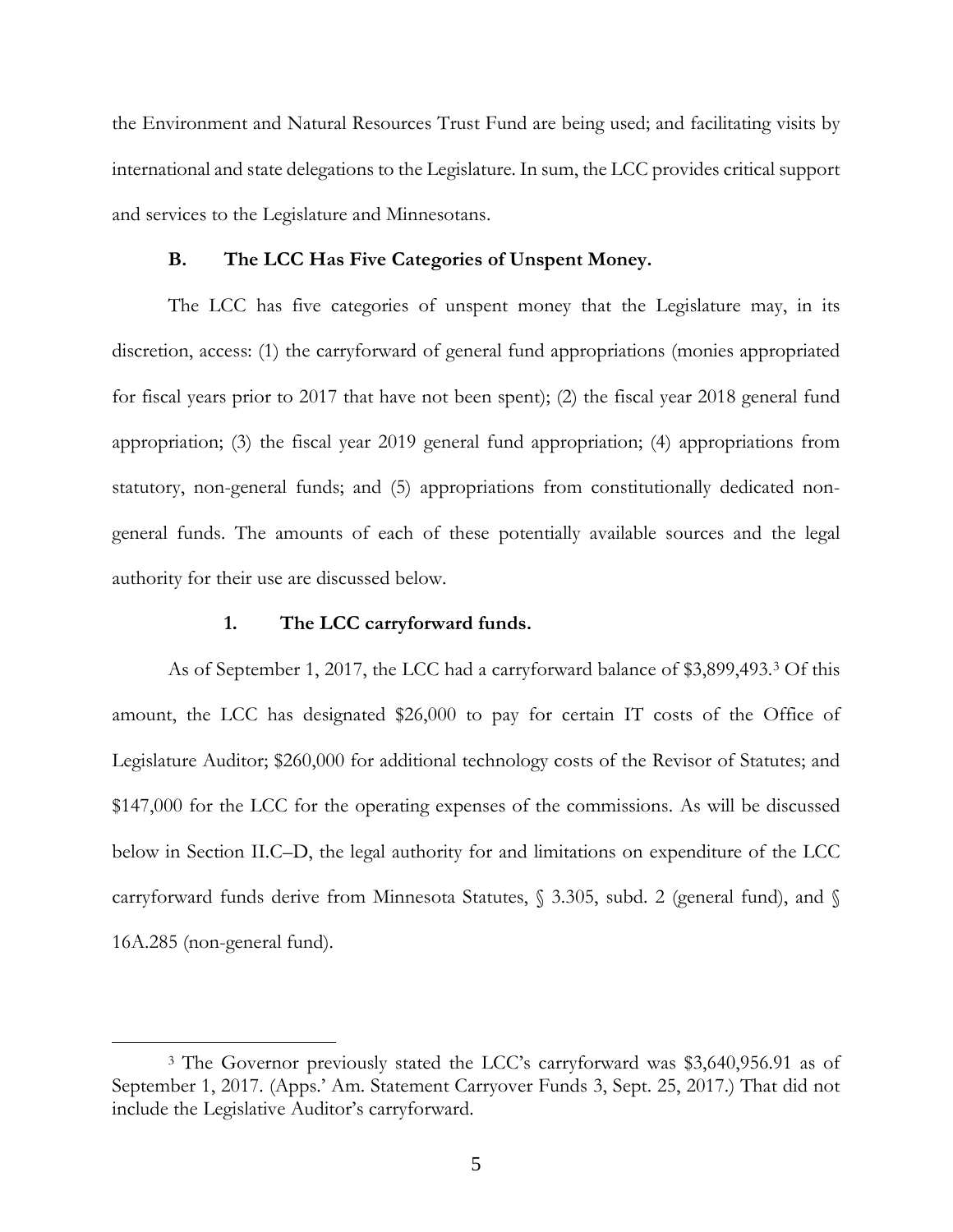Section 3.305, subdivision 2, does not apply to amounts appropriated from funds other than the general fund. Authority to use these non-general fund appropriations for other purposes is governed by Section 16A.285, which requires the use to be consistent with legislative intent and does not apply to amounts specified for items within an activity.

### **2. The FY 2018 appropriation to the LCC.**

The amount of the appropriation to the LCC for fiscal year 2018 is \$17,511,000, including \$128,000 from the Health Care Access Fund. Of this amount \$14,072,000 is encumbered to pay the cost of employee compensation with \$3,311,000 available to pay for other costs of LCC operations such as utilities, equipment, and supplies. As discussed below in Section II.C–D, the legal authority for and limitations on expenditure of this money for the operations of the House and Senate derive from Minnesota Statutes, § 3.305, subd. 2 (general fund), and  $\{16A.285 \text{ (non-generated fund)}.$ 

#### **3. The FY 2019 appropriation to the LCC.**

The amount of the appropriation to the LCC for fiscal year 2019 is \$17,681,000, including \$128,000 from the Health Care Access Fund. None of this money is formally designated as encumbered, but all of it is expected to be used to pay employee compensation and other operating costs of the LCC's various functions.[4](#page-6-0) As discussed below in Section II.C– D, the legal authority for and limitations on expenditure of this money for the operations of the House and Senate derive from Minnesota Statutes, § 3.305, subd. 2 (general fund), and § 16A.285 (non-general fund).

<span id="page-6-0"></span> $\overline{a}$ 

<sup>4</sup> *See* discussion at Section II.D *infra*.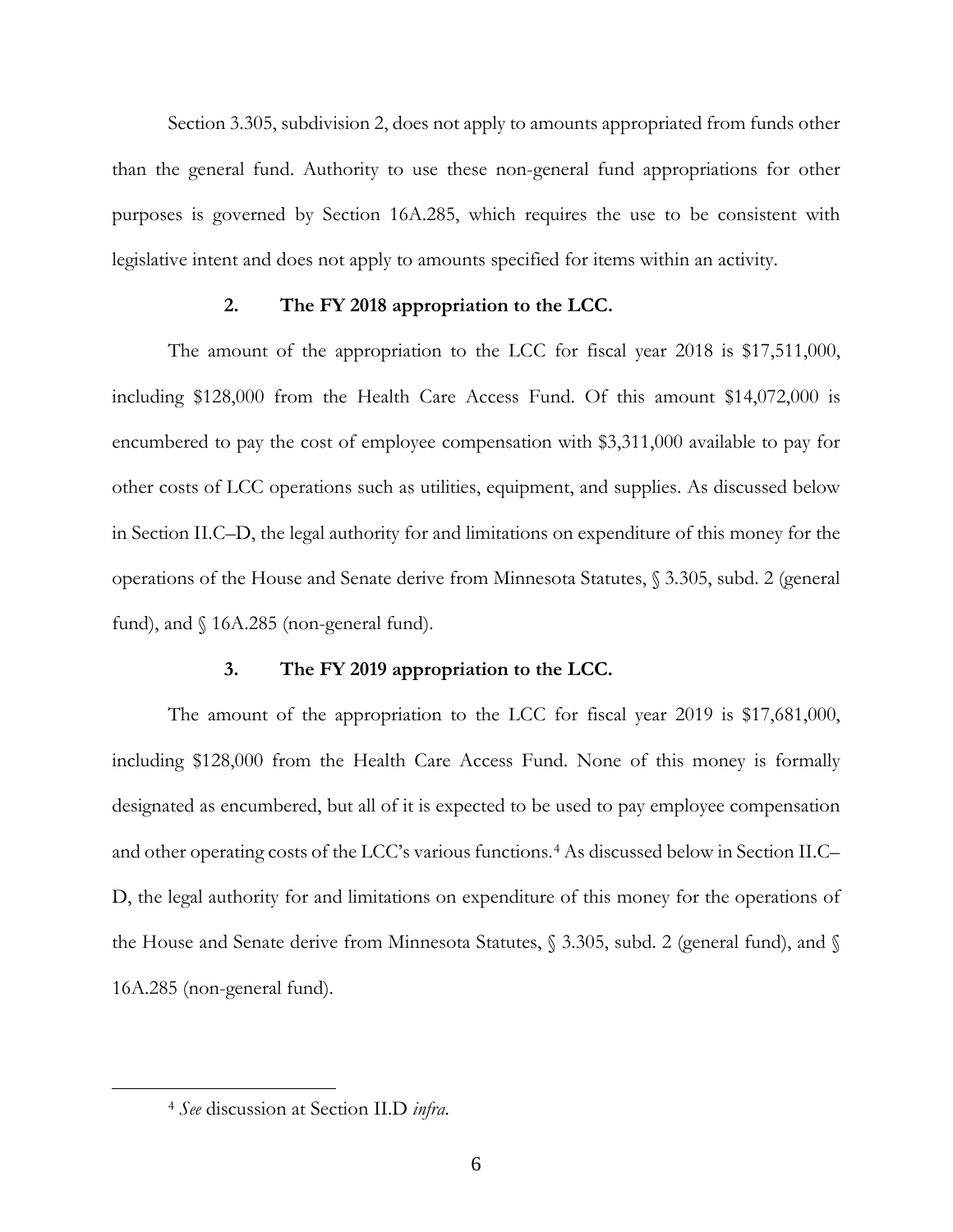## **4. Appropriations from statutory, non-general funds.**

\$100,000 is appropriated to the LCC from the telecommunications access Minnesota fund each year for fiscal years 2018 and 2019 for closed captioning of legislative video coverage. MINN. LAWS 2017, ch. 94, art. 1, § 7, subd. 5(3). As discussed below in Section II.C– D, the legal authority for and limitations on expenditure of this money for the operations of the House and Senate derive from Minnesota Statutes, § 16A.285.

# **5. Appropriations from constitutionally dedicated non-general funds.**

Appropriations are also made to the Legislature from constitutionally dedicated funds. The table below lists the funds and amounts appropriated. Authority to use these funds for other purposes is permitted by Section 16A.285 (described below), and must satisfy any constitutional restrictions on their uses. Appropriations from the Environment and Natural Resources Trust Fund established in Article XI, section 14, of the Minnesota Constitution may only be used "for the public purpose of protection, conservation, preservation, and enhancement of the state's air, water, land, fish, wildlife, and other natural resources." Similarly, under Article XI, section 15 of the Minnesota Constitution, appropriations from the Outdoor Heritage fund, Clean Water fund, Parks and Trails fund, and Arts and Cultural Heritage fund "must supplement traditional sources of funding for these purposes and may not be used as a substitute."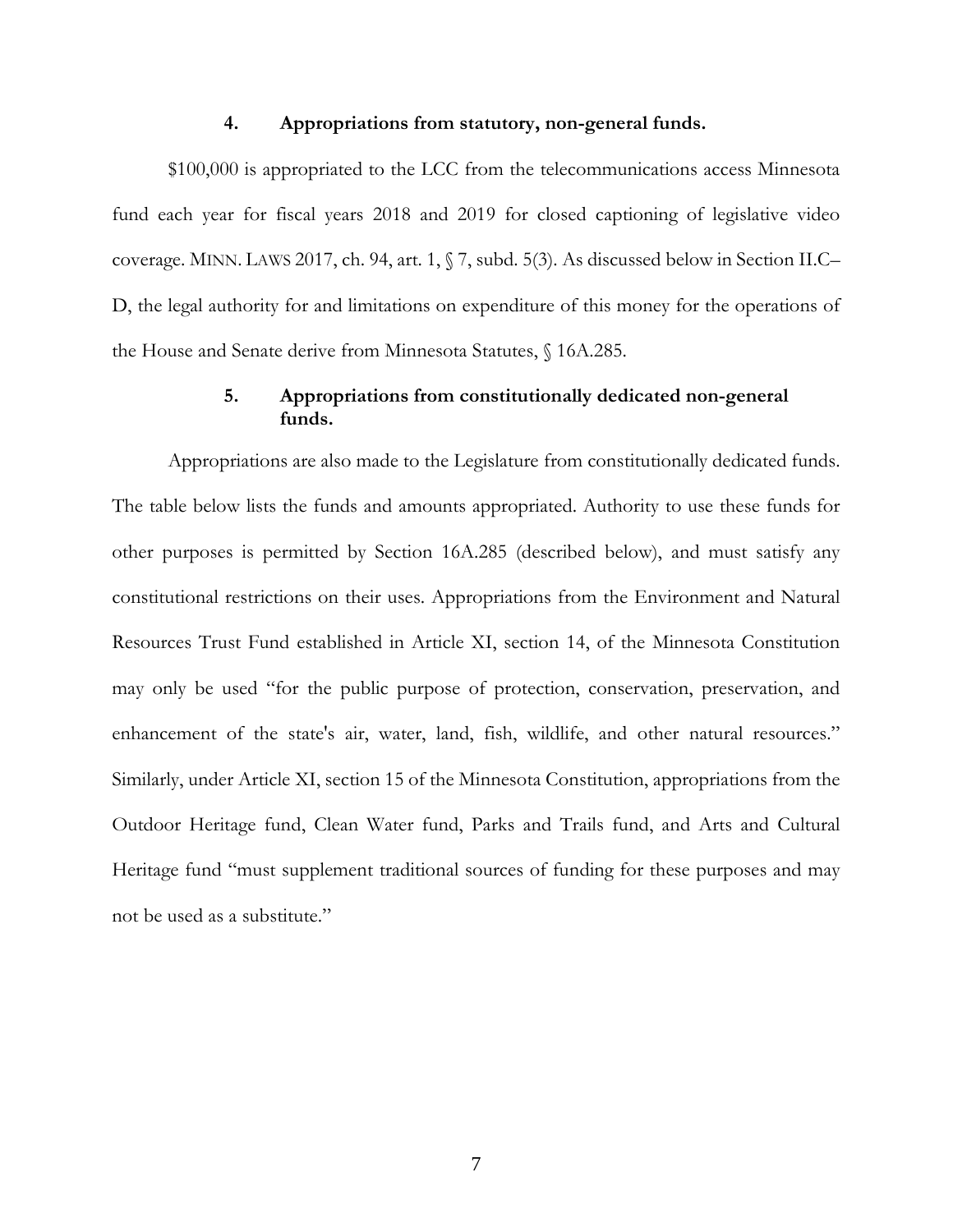| Function                                                    | Fund                                                 | <b>FY 2018</b> | FY 2019                                             | <b>Citation</b>                                   |
|-------------------------------------------------------------|------------------------------------------------------|----------------|-----------------------------------------------------|---------------------------------------------------|
| Legislative-<br>citizen<br>commission<br>on MN<br>Resources | Environment<br>and natural<br>resource trust<br>fund | \$1,200,000    | Any unspent<br>amounts from<br>prior fiscal<br>year | L. 2017, ch.<br>$96, \S 2$ , subd.<br>10(b)       |
| LCC Legacy<br>website                                       | Environment<br>and natural<br>resource trust<br>fund | 5,000          |                                                     | L. 2017, ch.<br>96, § 2, subd.<br>10(c)           |
| Lessard-Sams<br>Outdoor<br>Heritage<br>Council              | Outdoor<br>heritage fund                             | 571,000        | 578,000                                             | L. 2017, ch.<br>91, art. $I \$ 2,<br>subd. $6(b)$ |
| LCC Legacy<br>website                                       | Outdoor<br>heritage fund                             | 8,000          | 7,000                                               | L. 2017, ch.<br>91, art. I § 2,<br>subd. $6(d)$   |
| LCC Legacy<br>website                                       | Clean water<br>fund                                  | 15,000         |                                                     | L. 2017, ch.<br>91, art. II § 11                  |
| LCC Legacy<br>website                                       | Parks and trails<br>fund                             | 7,000          |                                                     | L. 2017, ch.<br>91, art. III § 5                  |
| LCC Legacy<br>website                                       | Arts and<br>cultural<br>heritage fund                | 9,000          |                                                     | L. 2017, ch.<br>91, art. IV § 3,<br>subd. 11      |

To be clear, all of the funds appropriated to the LCC for fiscal years 2018 and 2019 are intended to pay for specific legislative operations. The amount of the appropriations were determined based on projected expenditures with no built-in contingency allowance for unexpected costs. The LCC might use its carryforward, in the normal course, for any costs unforeseen during the budgeting process. Any amount of the LCC's appropriation or carryforward that is transferred to the House and Senate will negatively impact the LCC. Some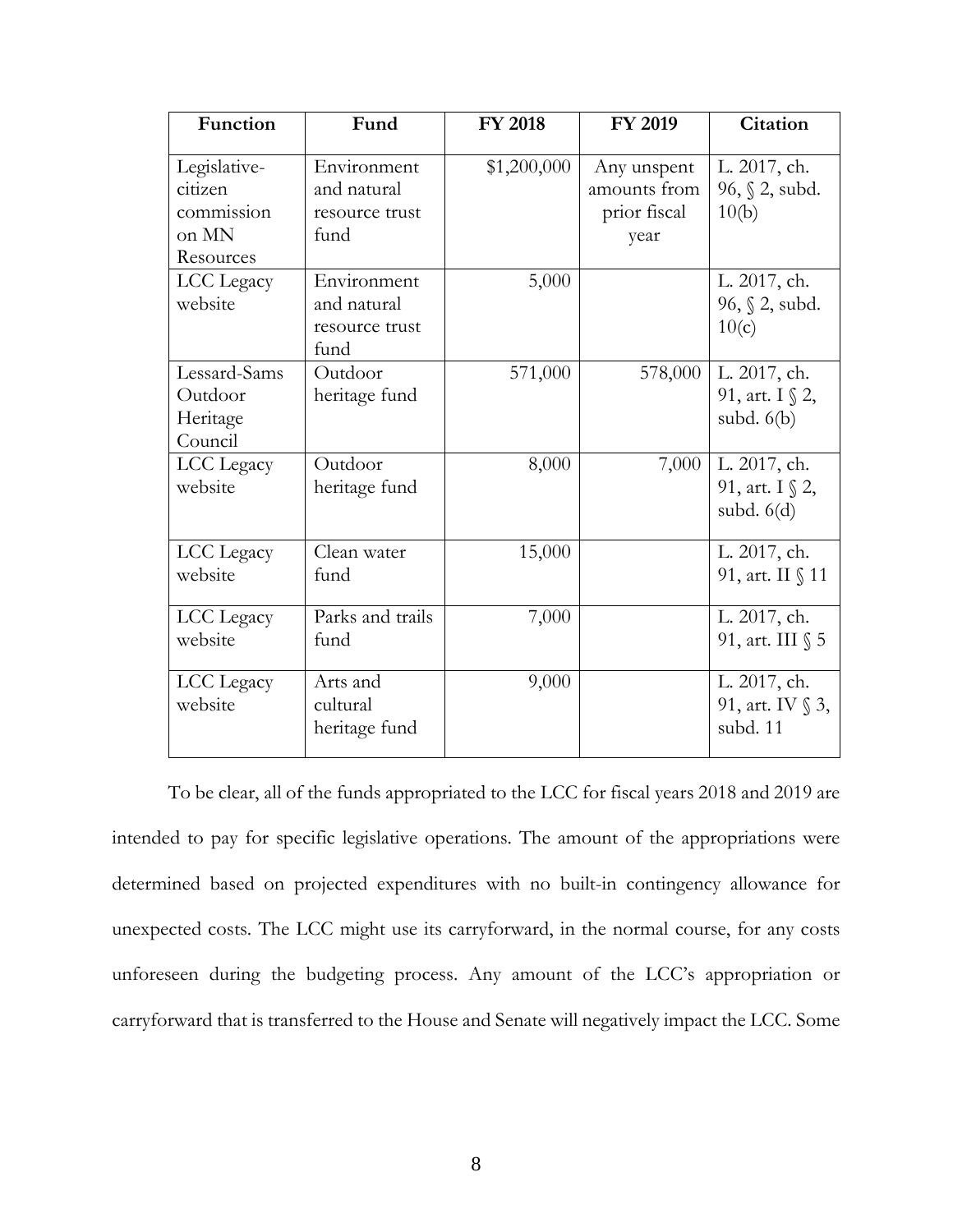legislative functions performed by the LCC will not occur. Expenses will go unpaid. LCC employees will eventually be laid off.

## **C. The Legal Authority to Use the LCC Funds Is Limited.**

Accessing the LCC's funds is neither clear, simple, nor without significant consequence. First, most of the LCC's funds are encumbered or are needed for other purposes. If the House and the Senate use the LCC's money for their operations, the LCC will not meet its obligations. Second, procedural requirements must be met to access the funds. Third, the LCC maintains discretion over whether to transfer the LCC's funds to the House and the Senate.

# **D. The LCC Has Limited Statutory Authority to Transfer "Unobligated" Balances from General Fund Appropriations to the House and Senate.**

By statute, the LCC may transfer a portion of its appropriation to the House and Senate. However, that authority is limited to transfers of "unobligated balances among general fund appropriations to the Legislature." Minn. Stat. § 3.305, subd. 2. The term "unobligated balance" is not defined in statute and has not been interpreted by the courts. In practice, the Department of Management and Budget ("MMB") accounting system permits or requires agencies to identify funds as "encumbered" when they are committed to meet an obligation. Funds that are not encumbered are listed by MMB as "unobligated."[5](#page-9-0) The use of "obligated" in section 3.305 may mean "encumbered" but that is not clear since the Legislature chose not

 $\overline{a}$ 

<span id="page-9-0"></span><sup>5</sup> MMB, Accounting Services and Admin, Office of State Procurement, Statewide Operating Policy, *Encumbrances and M.S. 16A.15/16C.05 Compliance* (February 2, 2017), *available at* [http://mn.gov/mmb-stat/documents/accounting/fin-policies/chapter-7/0701-](http://mn.gov/mmb-stat/documents/accounting/fin-policies/chapter-7/0701-01-encumbrance-policy.pdf) [01-encumbrance-policy.pdf.](http://mn.gov/mmb-stat/documents/accounting/fin-policies/chapter-7/0701-01-encumbrance-policy.pdf)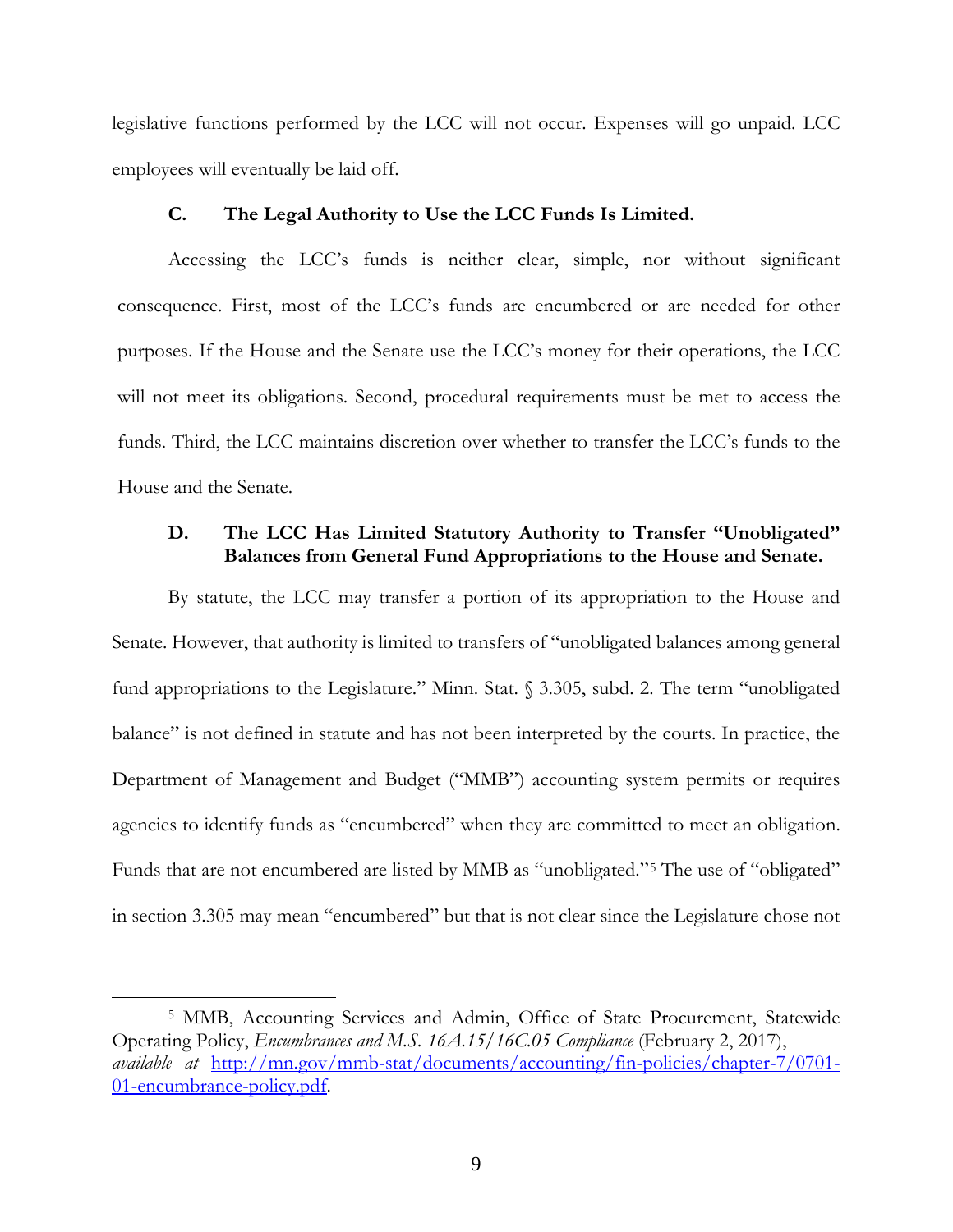to use "encumbered," a term defined in statute, in drafting Section 3.305. *See* Minn. Stat. § 16A.011, subd. 11 (defining "encumbrance").

At the start of a biennium, the executive director of the LCC designates the amount the LCC anticipates it will spend on salaries, per diem payments, other related benefits as "encumbered." The executive director originally designated \$14,072,000 of the LCC's general fund appropriation of \$17,383,000 for fiscal year 2018 as "encumbered," because it is anticipated to be needed for compensation in fiscal year 2018.

A significant portion of the appropriations to the LCC for fiscal years 2018 and 2019 have a dedicated purpose in law:

- Office of the Legislative Auditor: \$6,744,000 the first year and \$6,564,000 the second year, with \$130,000 the first year being for a transit financial activity review;
- Revisor of Statutes: \$6,430,000 the first year, and \$6,093,000 the second year, with \$250,000 of this amount the first year for upgrades and repairs to the information technology data center; and
- Legislative Reference Library: \$1,622,000 the first year and \$1,445,000 the second year, with \$177,000 in the first year being for a digital preservation project.

MINN. LAWS 2017, First Special Session, ch. 4, art. 1, § 2, subd. 4.

<span id="page-10-0"></span> $\overline{a}$ 

The remainder of the appropriations to the LCC, which are not itemized, fund the LCC

and other legislative commissions that support the Legislature.<sup>[6](#page-10-0)</sup> The remainder totals

<sup>6</sup> Other legislative commissions that support the Legislature include:

<sup>•</sup> The Legislative Commission on Pensions and Retirement, which provides coordinated and comprehensive oversight of the funding and administration of the State of Minnesota's pension plans for public employees, which provide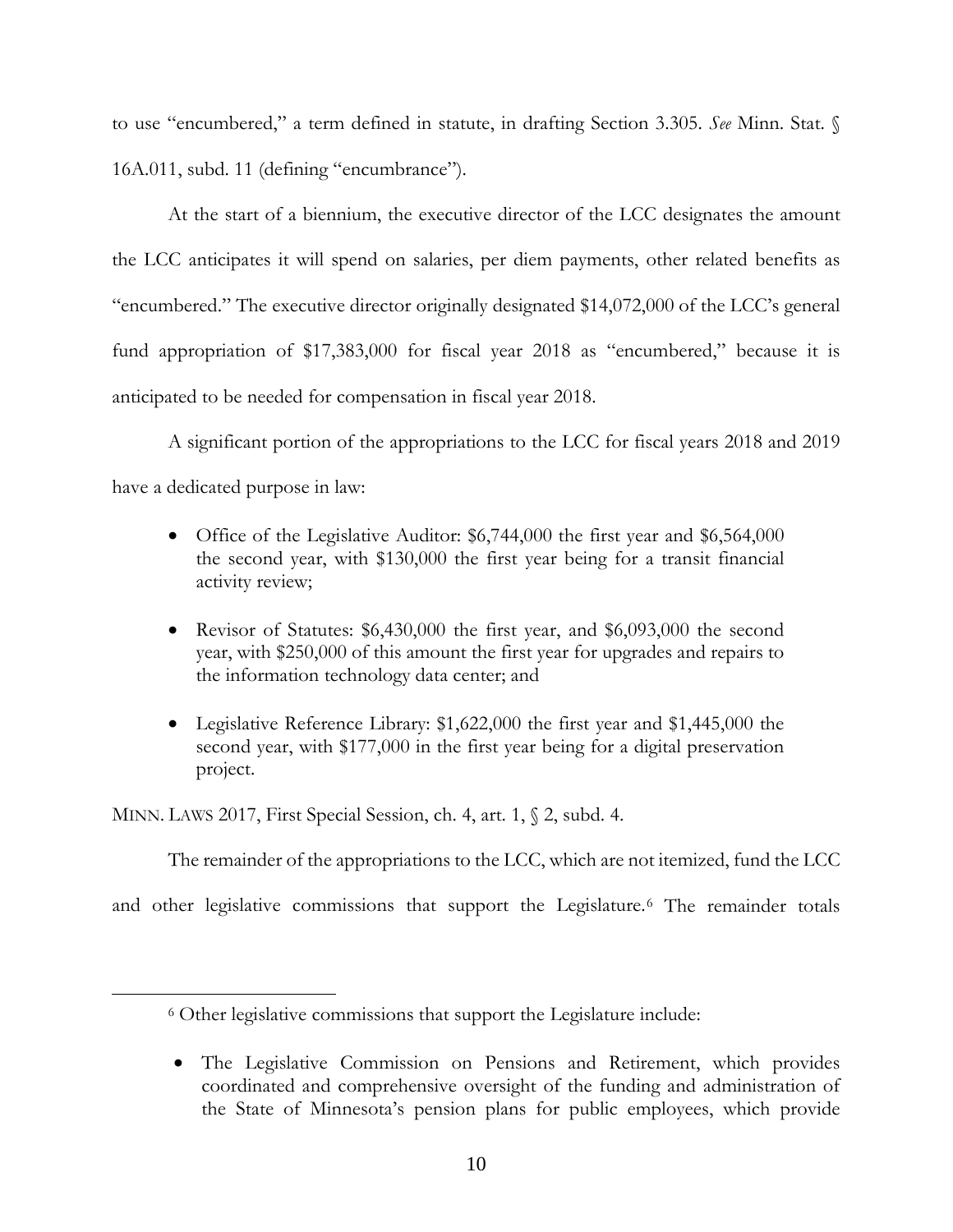\$2,587,000 for fiscal year 2018, and \$3,451,000 for fiscal year 2019. These amounts include both employee and operating costs.

The use of these funds is further limited by procedural requirements. The LCC typically acts by a vote of the majority of its members. For the LCC to formally approve a transfer of any unobligated portion of a general fund appropriation to the LCC, the chair would need to call a meeting, and seven members of the LCC would have to vote in favor of the transfer. The members' respective votes are discretionary and cannot be directed or ordered by others.

Transferring a significant portion of the LCC's appropriation to the House and Senate would be unprecedented and of great consequence. Transferring money from the LCC to the House and Senate would exhaust the LCC's funding before the end of the biennium. The LCC would be unable to pay its staff and fund the legislative agencies that it oversees and supports.<sup>[7](#page-11-0)</sup>

## **CONCLUSION**

"Neither department can control, coerce, or restrain the action or nonaction of either of the others in the exercise of any official power or duty conferred by the Constitution, or by valid law, involving the exercise of discretion." *Birkeland v. Christianson*, 229 N.W. at 314. The

 $\overline{a}$ 

- The LCC Fiscal Services Office, which provides accounting and payroll services for the joint legislative agencies; and
- The Legislative Salary Council, established through constitutional amendment, to set salaries of Minnesota legislators.

<span id="page-11-0"></span><sup>7</sup> The exact timing of when the LCC and legislative agencies will run out of money depends on the amount transferred.

pension benefits to over a half million employees of the state, counties, municipalities, school districts, and police and fire authorities;

<sup>•</sup> The LCC Subcommittee on Employee Relations, which considers and provides interim approval of state employee collective bargaining agreements and compensation plans that total some \$9 billion;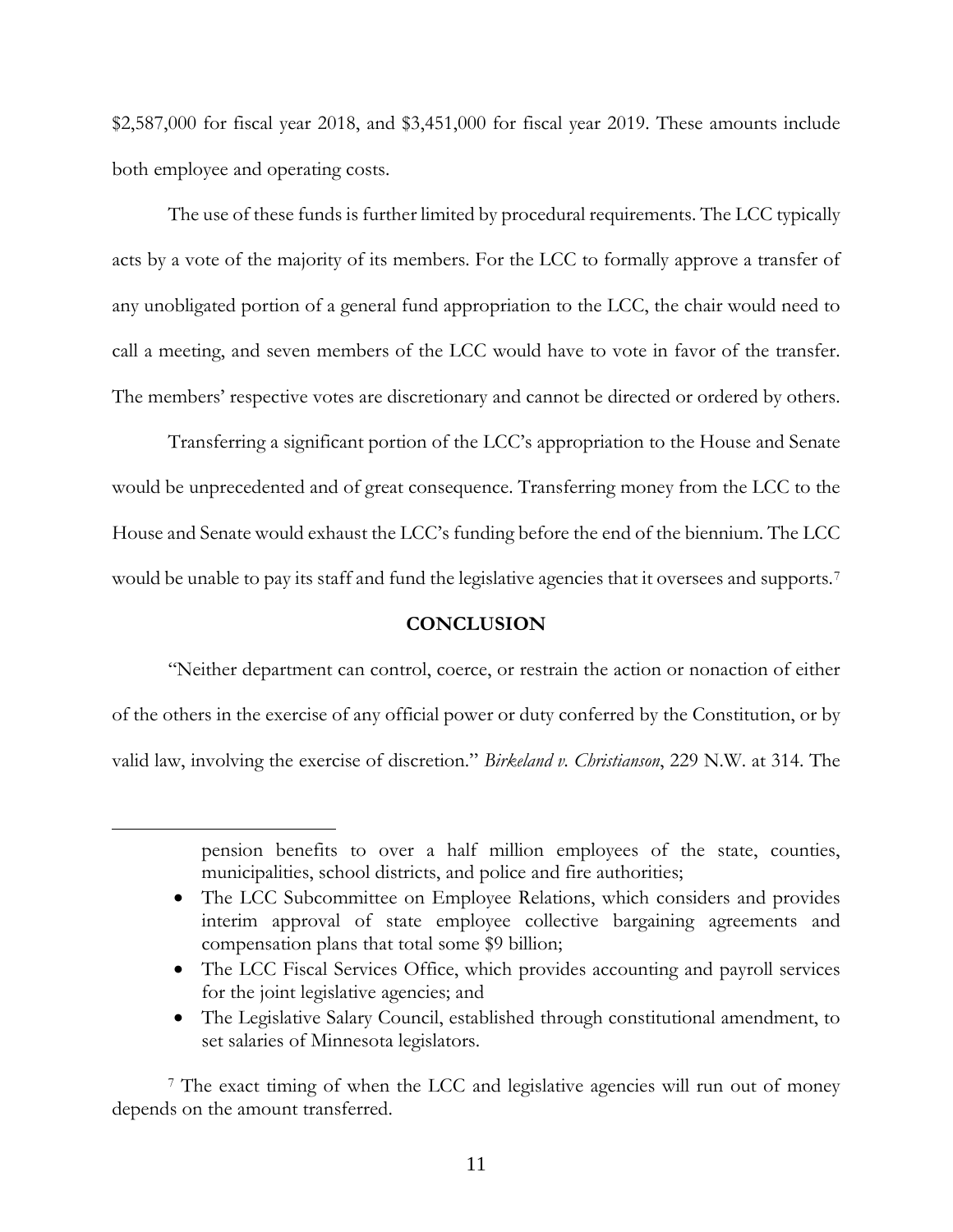decision to use the funds described above rests solely within the discretion of the Legislature. The Governor cannot use his line-item veto power to force the Legislature, directly or indirectly, to exhaust these discretionary funds. That would yield an unconstitutional result. As this Court noted, "[c]onstitutional powers may not be used 'to accomplish an unconstitutional result.' " (Order 2, Sept. 8, 2017 (quoting *Starkweather v. Blair*, 71 N.W.2d 869, 876 (Minn. 1955).)

Allowing the Governor to use his line-item veto power to force the Legislature to exhaust these funds would accomplish another unconstitutional result. The line-item veto power is "a negative authority, not a creative one—in its exercise the power is one to strike, not to add to or even to modify the legislative strategy." *Inter Faculty Organization v. Carlson*, 478 N.W.2d 192, 194 (Minn. 1991). The LCC funds were appropriated to the LCC for specific purposes. The "legislative strategy" in appropriating funds to the LCC was clearly not to permit the temporary survival of the House and the Senate in the face of the Governor's lineitem vetoes. Allowing the Governor to force the Legislature to exhaust the LCC funds would modify the legislative strategy in violation of the Separation of Powers Clause of the Minnesota Constitution.

The constitutional harm inflicted by the Governor occurred the moment he line-item vetoed the appropriations to the Legislature for the 2018–2019 fiscal biennium. Using the LCC funds for the survival of the House and Senate would be an extraordinary and complicated measure with no guarantee of success. If the Court allows the Governor to force the Legislature to exhaust the LCC funds, the harm inflicted upon the Legislature will be extended to the LCC. The entire Legislative Branch is under threat. The Governor's